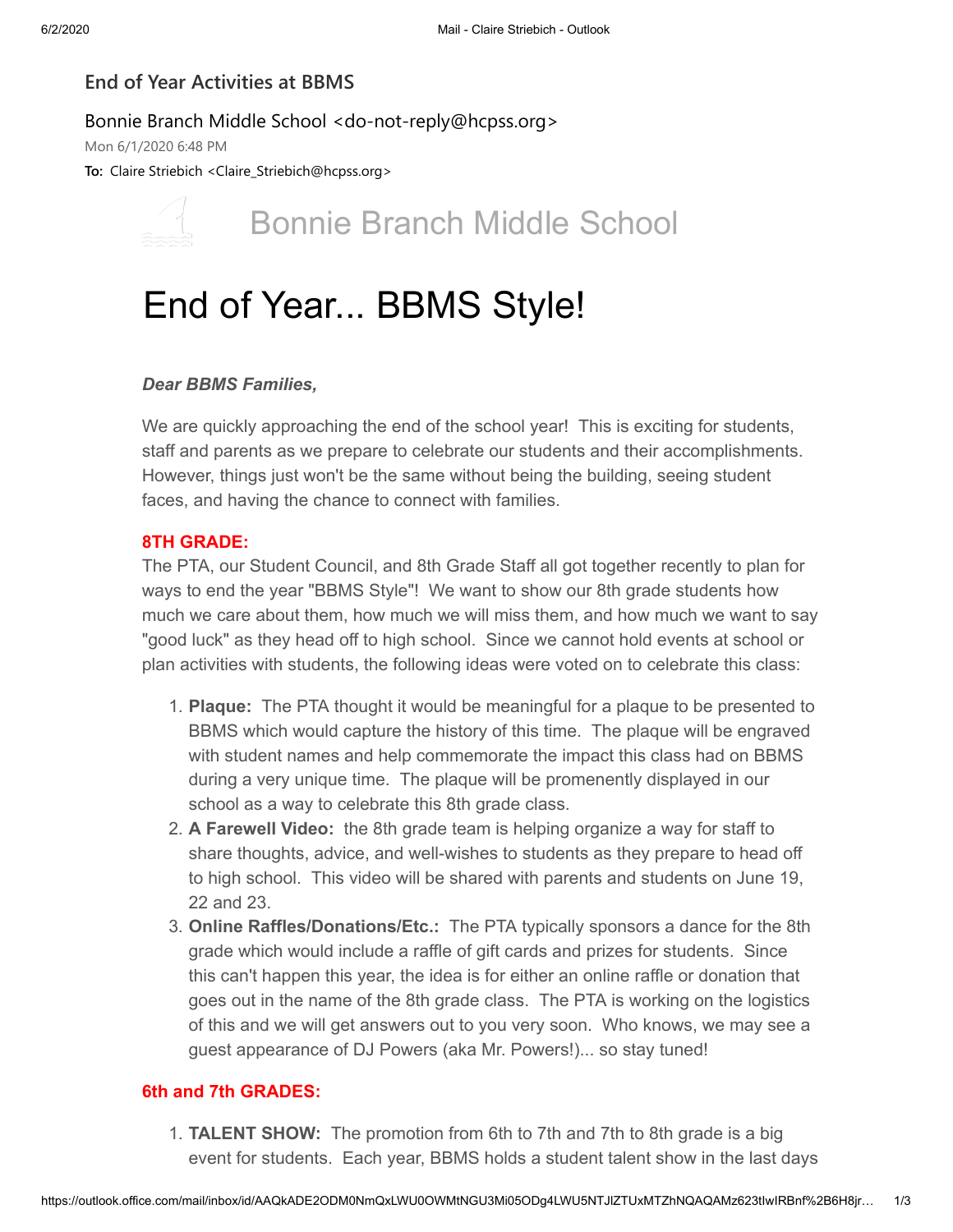of school where we highlight some of the extraordinary talents of each grade. Students are invited to "audition" for a place in this year's video. Please see below for details.

#### **Go Here to Submit Your**

**Entry: [https://hcpss.instructure.com/courses/34464/assignments/3942913](https://nam01.safelinks.protection.outlook.com/?url=http:%2F%2Ftrack.spe.schoolmessenger.com%2Ff%2Fa%2FJXzG8luUeq7SixpsTMfZUA~~%2FAAAAAQA~%2FRgRgtrkoP0Q_aHR0cHM6Ly9oY3Bzcy5pbnN0cnVjdHVyZS5jb20vY291cnNlcy8zNDQ2NC9hc3NpZ25tZW50cy8zOTQyOTEzVwdzY2hvb2xtQgoARqiF1V63NEvpUhpjbGFpcmVfc3RyaWViaWNoQGhjcHNzLm9yZ1gEAAAAAQ~~&data=02%7C01%7Cclaire_striebich%40hcpss.org%7Cff95961683634640706108d8067ddb6e%7C96a9ac4c477e4dada2b28ad3fc46790b%7C1%7C0%7C637266484910745590&sdata=GuBTehCt476HmBjDzr6RLTAErxH5tQrB%2BWPb4LG4Tps%3D&reserved=0)**

#### **Mrs. Verlich has an Assignment on her Canvas Page which states:**

**Do you have a hidden talent? Maybe an amazing TikTok? Come share it with our virtual talent show! BBMS is collecting videos of students' talents to share with the whole school. Since we can't have our talent show in person, we're taking this virtual. To share your school appropriate special talent, do the following:**

**1) Create your video, either on your phone or on WeVideo. Please keep your video to no more than 60 seconds.**

- **2) Submit to this assignment page.**
- **3) Keep an eye out for our talent show video!**

**We hope in providing these activities that students and parents can help us celebrate this truly extraordinary year. Thanks Sharks!**

**Dr. Cockley Principal**

## Connect with Us:

**Address** 4979 Ilchester Road Ellicott City, MD 21043



(O)

**Phone** 410-313-2580



**Website** [bbms.hcpss.org](https://nam01.safelinks.protection.outlook.com/?url=http:%2F%2Ftrack.spe.schoolmessenger.com%2Ff%2Fa%2FLqJ8-KEozAvwsgr2X9f4gg~~%2FAAAAAQA~%2FRgRgtrkoP0QWaHR0cDovL2JibXMuaGNwc3Mub3JnL1cHc2Nob29sbUIKAEaohdVetzRL6VIaY2xhaXJlX3N0cmllYmljaEBoY3Bzcy5vcmdYBAAAAAE~&data=02%7C01%7Cclaire_striebich%40hcpss.org%7Cff95961683634640706108d8067ddb6e%7C96a9ac4c477e4dada2b28ad3fc46790b%7C1%7C0%7C637266484910755580&sdata=C5oX%2F0RmBb3uPrX%2FoDOM%2Bj8u0jQ0WN5dSW8qZMGEOFI%3D&reserved=0)



**Twitter** [@hcpss\\_bbms](https://nam01.safelinks.protection.outlook.com/?url=http:%2F%2Ftrack.spe.schoolmessenger.com%2Ff%2Fa%2FXO155rNKMquzX7df9ru2Tw~~%2FAAAAAQA~%2FRgRgtrkoP0QeaHR0cHM6Ly90d2l0dGVyLmNvbS9oY3Bzc19iYm1zVwdzY2hvb2xtQgoARqiF1V63NEvpUhpjbGFpcmVfc3RyaWViaWNoQGhjcHNzLm9yZ1gEAAAAAQ~~&data=02%7C01%7Cclaire_striebich%40hcpss.org%7Cff95961683634640706108d8067ddb6e%7C96a9ac4c477e4dada2b28ad3fc46790b%7C1%7C0%7C637266484910755580&sdata=fo0v9%2B6pUtT0XB6tkxTyOsRYlqjVSCWkioM4Mrzm19M%3D&reserved=0)